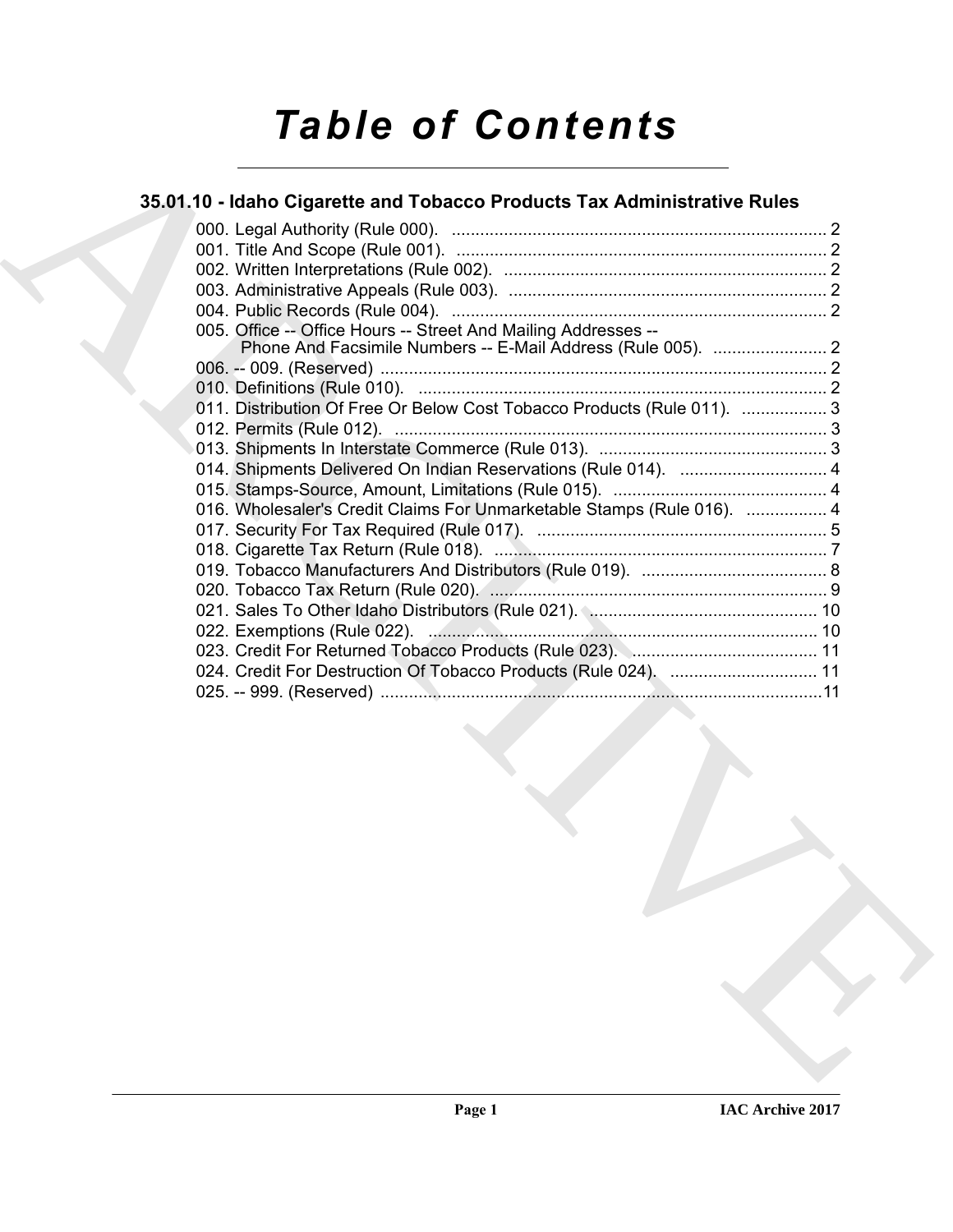#### **IDAPA 35 TITLE 01 CHAPTER 10**

#### <span id="page-1-0"></span>**35.01.10 - IDAHO CIGARETTE AND TOBACCO PRODUCTS TAX ADMINISTRATIVE RULES**

#### <span id="page-1-1"></span>**000. LEGAL AUTHORITY (RULE 000).**

In accordance with Sections 63-105, 63-2501, and 63-2553, Idaho Code, the State Tax Commission shall promulgate rules implementing the provisions of the Idaho Cigarette and Tobacco Tax Products Act. (7-1-98) rules implementing the provisions of the Idaho Cigarette and Tobacco Tax Products Act.

#### <span id="page-1-2"></span>**001. TITLE AND SCOPE (RULE 001).**

These rules shall be cited as IDAPA 35.10.01, "Idaho Cigarette and Tobacco Products Tax Administrative Rules." These rules shall be construed to reach the full jurisdictional extent of the state of Idaho's authority to impose a tax on all cigarettes and tobacco products sold, used, consumed, handled or distributed within this state all cigarettes and tobacco products sold, used, consumed, handled or distributed within this state.

#### <span id="page-1-3"></span>**002. WRITTEN INTERPRETATIONS (RULE 002).**

This agency has written statements as defined in Section 67-5201(19)(b)(iv), Idaho Code, which pertain to the interpretation of the rules of this chapter or to the documentation of compliance with the rules of this chapter. To the extent that such documents are not confidential by statute or rule, the documents are available for public inspection and copying at the main office of the State Tax Commission. See Rule 005 of these rules for the main office address.  $(3-15-02)$ 

#### <span id="page-1-4"></span>**003. ADMINISTRATIVE APPEALS (RULE 003).**

This chapter does allow administrative relief of the provisions outlined herein under Section 63-3049, Idaho Code.  $(7-1-93)$ 

#### <span id="page-1-5"></span>**004. PUBLIC RECORDS (RULE 004).**

The records associated with this chapter are subject to the provisions of the Idaho Public Records Act, Chapter 1, Title 74, Idaho Code, to the extent that these documents are not confidential under Sections 63-3076, 63-3077 or 74-<br>101 through 74-126, Idaho Code. (3-15-02) 101 through  $74-126$ , Idaho Code.

#### <span id="page-1-6"></span>005. OFFICE -- OFFICE HOURS -- STREET AND MAILING ADDRESSES -- PHONE AND **FACSIMILE NUMBERS -- E-MAIL ADDRESS (RULE 005).**

**SARI 10 - IDANO CIGARETTE AND TORACCO PRODUCTS TAX ADMINISTRATI[V](mailto:taxrep@tax. idaho.gov)E RULES<br>
100.** LEGAL ALTITORITY (RULE 600).<br>
T[H](http://www.tax.idaho.gov)E ARCHIVEST VIRULE 600.<br>
THE ARCHIVEST VIRULE 600.<br>
100. THE ARCHISCOPY RULE 800.<br>
100. THE ARCHISCOPY RULE 8 **01. Main Office**. The State Tax Commission main office is located at 800 Park Blvd., Plaza IV, Boise, Idaho 83712-7742. The correspondence mailing address is P.O. Box 36, Boise, Idaho 83722-0410. The State Tax Commission's Website is www.tax.idaho.gov. The telephone number for Taxpayer Services is (208) 334-7660, or toll free 1-800-972-7660, and the facsimile number is (208) 334-7846. The State Tax Commission's e-mail is taxrep@tax. idaho.gov. Main Office hours are from 8 a.m. to 5 p.m. Monday through Friday except for legal holidays. (3-15-02)

**02. Regional Field Offices**. The address and phone number for each regional field office is listed in IDAPA 35.02.01.005, "Tax Commission Administration and Enforcement Rules," Rule 005. (3-15-02)

**Hearing Impaired**. Hearing impaired individuals may contact any State Tax Commission office by elay Service Number 1-800-377-3529. using the Idaho Relay Service Number 1-800-377-3529.

#### <span id="page-1-7"></span>**006. -- 009. (RESERVED)**

#### <span id="page-1-9"></span><span id="page-1-8"></span>**010. DEFINITIONS (RULE 010).**

<span id="page-1-10"></span>**01. Distributor**. The term distributor, as defined by Section 63-2551, Idaho Code, includes persons who receive tobacco within this state for purposes of blending and/or repackaging. (7-1-93)

**02. Manufacturer**. The term manufacturer means a person who manufactures and sells cigarettes. The term manufacturer, as defined by Section 63-2551, Idaho Code, does not include persons who receive tobacco within<br>this state for purposes of blending and/or repackaging this state for purposes of blending and/or repackaging.

<span id="page-1-12"></span><span id="page-1-11"></span>**03. Person**. The term "person" includes any individual, firm, partnership, LLC, venture, association,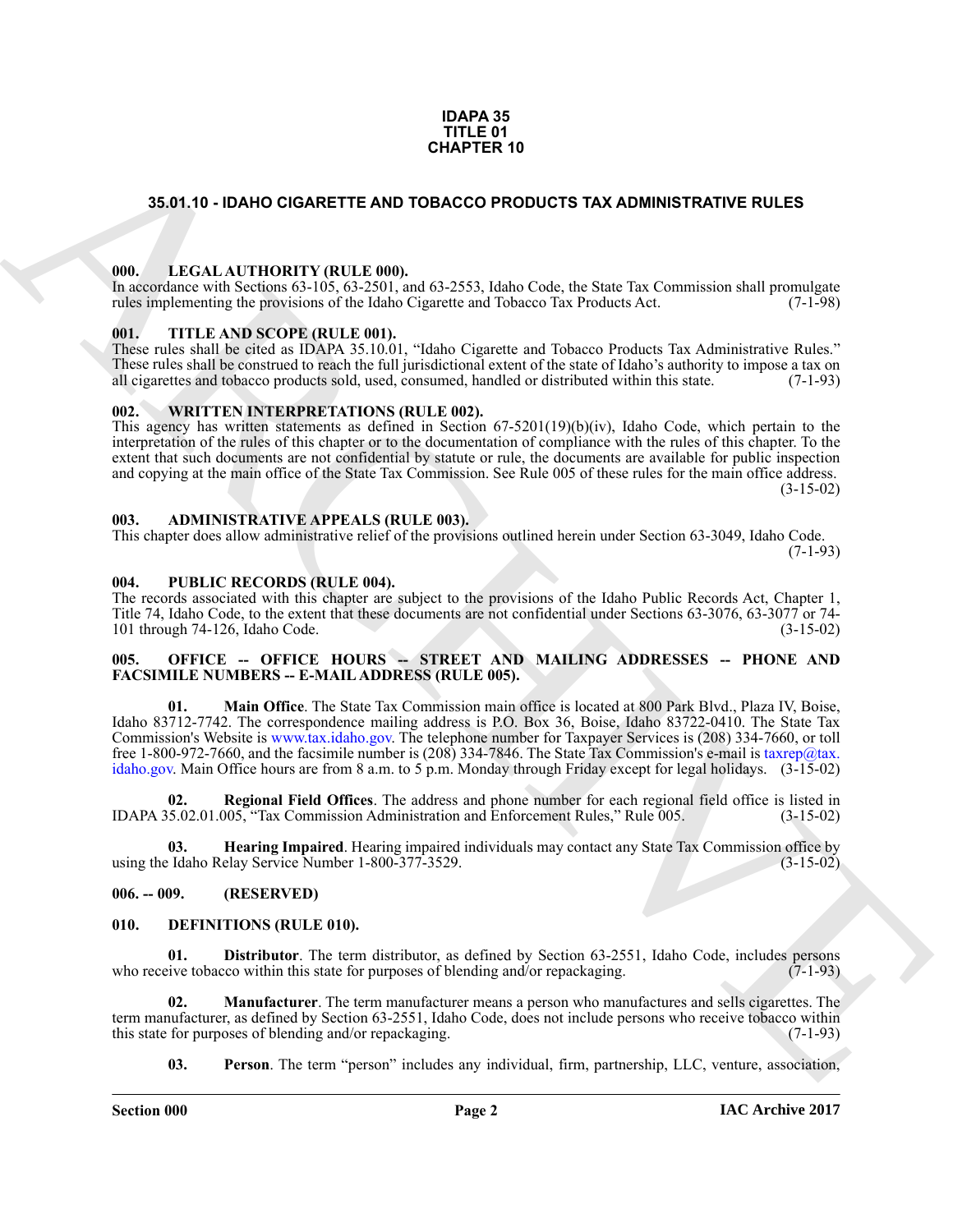social club, fraternal organization, corporation, estate, trust, business trust, receiver, trustee, syndicate, cooperative, assignee, or any other group or combination acting as a unit. assignee, or any other group or combination acting as a unit.

### <span id="page-2-3"></span><span id="page-2-0"></span>**011. DISTRIBUTION OF FREE OR BELOW COST TOBACCO PRODUCTS (RULE 011).**

<span id="page-2-4"></span>**01. Distribution of Free or Below Cost Tobacco Products**. The distribution of tobacco products for free or below the cost of such products to the sellers or distributors of the products is prohibited by Section 39-5707, Idaho Code. If a free package is given away in a sales promotion that requires the purchaser to buy a specified number of packages, such as buy two (2) get one (1) free, all the packages must bear an Idaho tax stamp. (4-11-06)

### <span id="page-2-5"></span><span id="page-2-1"></span>**012. PERMITS (RULE 012).**

Since Tax definition that the computation continues and the same of the same of the same of the same of the same of the same of the same of the same of the same of the same of the same of the same of the same of the same Every wholesaler of cigarettes is required to obtain a cigarette wholesaler's permit from the Commission and post a bond as required by Rule 017 of these rules before engaging in business. The wholesaler must apply for the permit on the form prescribed by the Commission, accompanied by a fee of fifty dollars (\$50). Application forms may be obtained by contacting the Commission. The permit holder shall at all times conspicuously display the permit at his place of business.  $(7-1-93)$ 

<span id="page-2-6"></span>**01. Permit Is Non-Assignable**. A cigarette wholesaler's permit is non-assignable. Upon any change of ownership, it shall be the responsibility of the permit holder to immediately give written notification to the Commission. (7-1-93)

**a.** The notice shall set forth the date of closure, date of sale, or date of lease of the business. If a sale or lease, the notice must state the last day of operation and the name of the new owner or lessee. The permit holder must return the permit or send a written statement that the permit has been destroyed. (7-1-93)

**b.** If this information is not furnished to the Commission and the new owner or lessee continues operation of the business on the previous owner's cigarette wholesaler's permit without filing for and obtaining a new permit, the original permit holder may be held responsible for all tax liability incurred during the period that the new owner or lessee operated the business under the previous owner's permit. (7-1-93) owner or lessee operated the business under the previous owner's permit.

<span id="page-2-7"></span>**02. Seller's Permit**. Every retailer of cigarettes must obtain an Idaho seller's permit from the Commission before engaging in business as required by Section 63-3620, Idaho Code. When a wholesaler sells stamped cigarettes to a retailer of cigarettes, he must obtain from the retailer a Sales Tax Resale or Exemption Certificate, Form ST-101. (7-1-93)

#### <span id="page-2-8"></span><span id="page-2-2"></span>**013. SHIPMENTS IN INTERSTATE COMMERCE (RULE 013).**

Sales of cigarettes in the course of interstate commerce for purposes of Section 63-2505, Idaho Code, include only those sales where title is transferred outside the state of Idaho, or on U.S. military reservations, or on Indian reservations. (5-3-03)

<span id="page-2-10"></span>**01. Types of Conveyances**. Shipments of cigarettes to U.S. military reservations or Indian reservations must be made by conveyance used in the normal operation of the wholesaler's business, or by common carrier hired by the wholesaler.  $(7-1-93)$ 

**a.** In the case of shipment by common carrier, a copy of the bill of lading must be kept on file at the er's place of business for three (3) years. (7-1-93) wholesaler's place of business for three  $(3)$  years.

**b.** In the case of shipments by the wholesaler's conveyance, an itemized receipt must be obtained by the wholesaler bearing the signature of the receiver's representative and the wholesaler's employee making such delivery. Receipts must be serially numbered. (7-1-93) delivery. Receipts must be serially numbered.

<span id="page-2-9"></span>**02. Records of Unstamped Deliveries**. In addition, all deliveries made outside the state and all deliveries made to U.S. military reservations or Indian reservations, and which are delivered without state tax stamps of another state must be listed in a chronological log by delivery date and customer. The log must contain the following information: delivery date, number of cigarettes delivered, and an itemized receipt number, as described in Subsection 013.01.b. of this rule.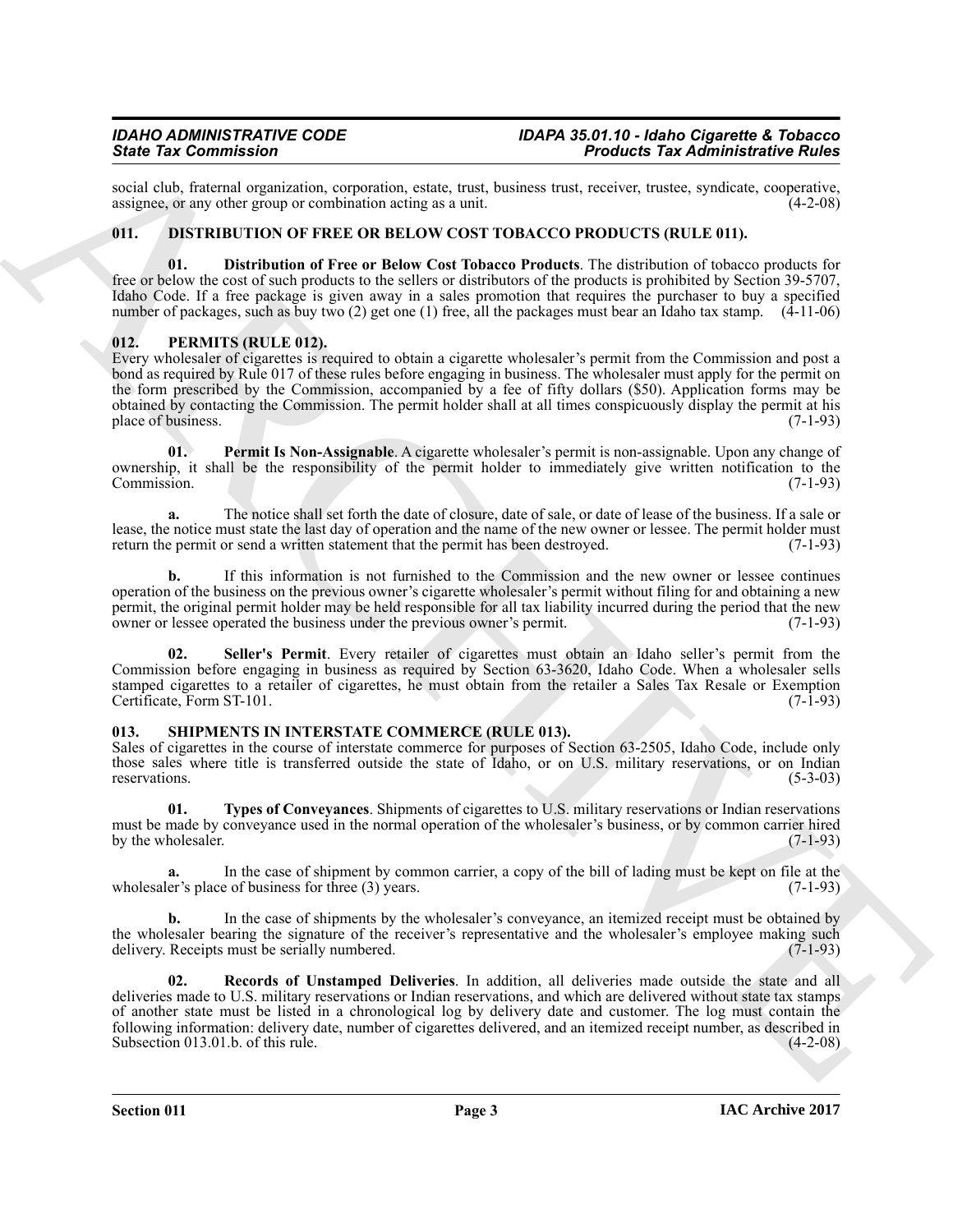#### <span id="page-3-3"></span><span id="page-3-0"></span>**014. SHIPMENTS DELIVERED ON INDIAN RESERVATIONS (RULE 014).**

**01. Shipments Without Idaho Stamps**. Cigarette wholesalers may deliver cigarettes which do not have Idaho stamps affixed to Idaho Indian reservations when: (4-2-08)

<span id="page-3-7"></span>**a.** The purchaser is an enrolled member of an Idaho Indian tribe. (7-1-93)

**b.** The purchaser is a business enterprise wholly owned and operated by an enrolled member or of an Idaho Indian tribe. (7-1-93) members of an Idaho Indian tribe.

**c.** The purchaser is a business enterprise wholly owned and operated by an Idaho Indian tribe.

(7-1-93)

#### <span id="page-3-5"></span>**02. Reservation Means Lands Which Are**: (7-1-93)

Since Tax Commission<br>
U.S. SILVER AND UNIVERSIDENTIES UNIVERSIDENTIES CONTINUES IN A CONSUMERATION CONTINUES IN A SUBSCRIPTION OF A CONSULTANT CONTINUES IN A CONSULTANT CONTINUES IN A CONSULTANT CONTINUES IN A CONSULTANT **a.** Indian lands federally declared to be reservations because they are reserved for Indian tribes by treaty between Indian tribes and any territorial governments, state government, or the United States Government; established by acts of the United States Congress; or established by formal decision of the Executive Branch of the United States. (7-1-93)

**b.** Held by an Idaho Indian tribe not holding lands which meet the definition of Subsection 014.02.a., hold are tribal lands held in trust by the United States for the use and benefit of such tribe. (7-1-93) above, and are tribal lands held in trust by the United States for the use and benefit of such tribe.

<span id="page-3-6"></span>**03. Sales of Cigarettes to Non-Indians Within Reservation Boundaries**. Sales of cigarettes by wholesalers to non-Indian enterprises or persons located within the boundaries of an Idaho Indian reservation must<br>have Idaho cigarette stamps affixed. (4-2-08) have Idaho cigarette stamps affixed.

**04.** Non-Indian Retailers. Non-Indian retailers located within the boundaries of an Idaho Indian on may not sell cigarettes upon which Idaho cigarette stamps have not been affixed. (7-1-93) reservation may not sell cigarettes upon which Idaho cigarette stamps have not been affixed.

#### <span id="page-3-1"></span>**015. STAMPS-SOURCE, AMOUNT, LIMITATIONS (RULE 015).**

<span id="page-3-12"></span><span id="page-3-10"></span><span id="page-3-9"></span><span id="page-3-8"></span><span id="page-3-4"></span>**01. Obtaining Stamps**. Cigarette stamps may only be obtained at the Boise office of the Commission. (7-1-93)

**02 Unused Stamp Inventory**. Wholesalers may not hold an inventory of unused Idaho Cigarette Stamps, the face value of which exceeds the amount of their bonding or three months estimated average tax liability whichever is greater. See Rule 017 of these rules regarding bonding. (7-1-93) whichever is greater. See Rule 017 of these rules regarding bonding.

**03. Filing and Paying Timely**. Failure to file a cigarette tax return or pay the tax on a timely basis will result in no additional stamps being issued by the Commission to a wholesaler until clear and convincing evidence is received by the Commission that the return has been filed or that the tax has been paid. (7-1-93) received by the Commission that the return has been filed or that the tax has been paid.

<span id="page-3-11"></span>**04.** Security. Wholesalers are responsible for the face value of all stamps received from the sion. Wholesalers must provide proper security for the stamps in their possession. (7-1-93) Commission. Wholesalers must provide proper security for the stamps in their possession.

#### <span id="page-3-13"></span><span id="page-3-2"></span>**016. WHOLESALER'S CREDIT CLAIMS FOR UNMARKETABLE STAMPS (RULE 016).**

<span id="page-3-14"></span>**01. Destroyed Stamps**. On and after July 1, 1989, stamps destroyed by the manufacturer as a result of the return of stale or otherwise unmarketable cigarettes may be redeemed by the wholesaler for credit against future tax due if: (4-6-05) tax due if:  $(4-6-05)$ 

**a.** The manufacturer provides an affidavit to the Commission indicating that said stamped cigarettes eived from an Idaho licensed wholesaler and detailing the number and package type received. (7-1-93) were received from an Idaho licensed wholesaler and detailing the number and package type received.

**b.** The wholesaler provides to the Commission a returned goods receipt obtained from the manufacturer's representative verifying the number of packages, the package type, and the date the cigarettes were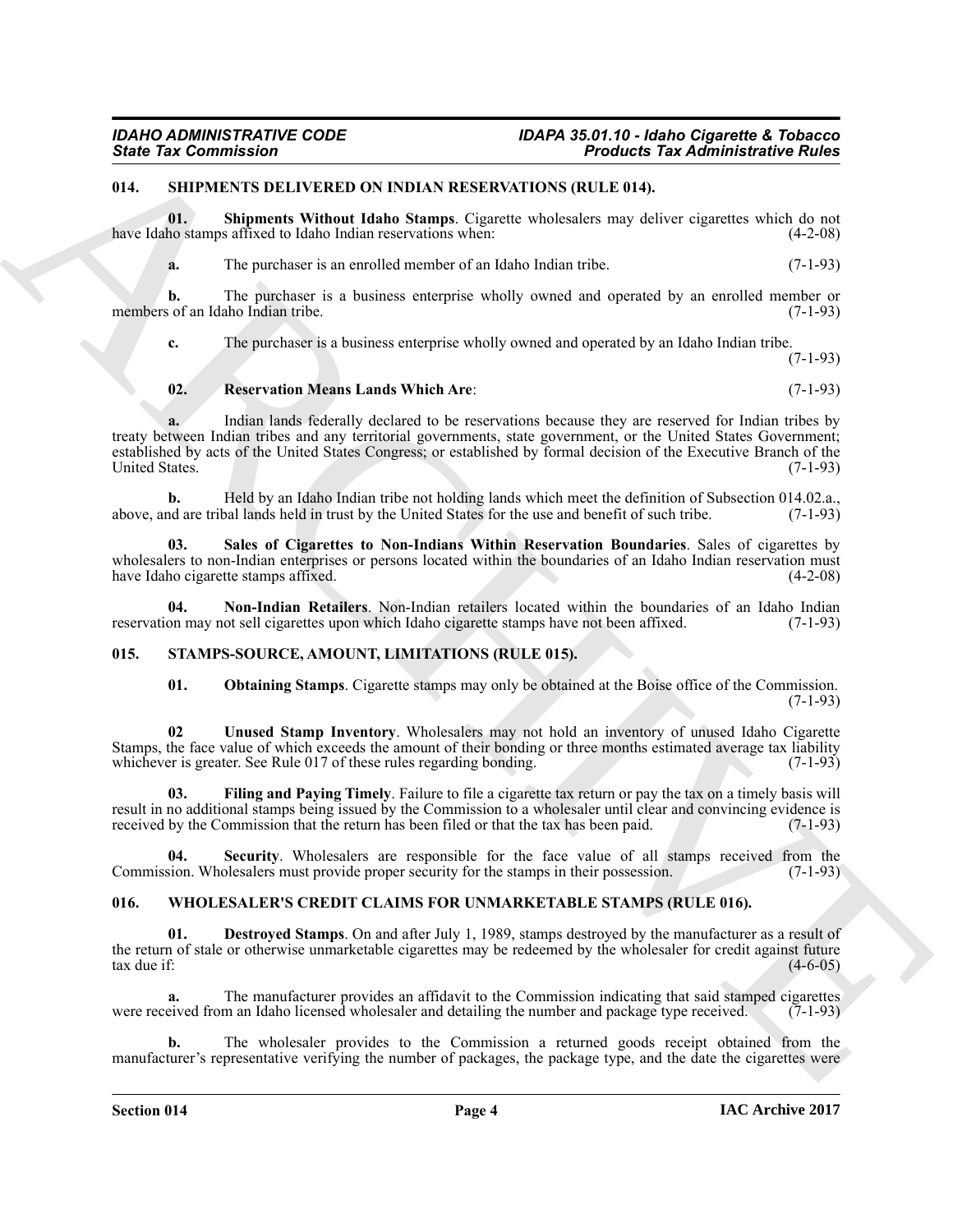returned and a bill of lading traceable to the returned goods receipt. The credit must be claimed on the wholesaler's cigarette tax return and all required documentation must be attached.

<span id="page-4-6"></span>**02. Stale and Unmarketable Cigarettes**. When stamps are to be destroyed by a wholesaler as a result of stale or otherwise unmarketable cigarettes that cannot be returned to the manufacturer, a credit will be allowed against future tax only if: (4-6-05)

**a.** The wholesaler notifies the Commission in writing at least ten (10) working days prior to destruction. The notice must include a complete description of the number of packages, the package type, and the time and manner the cigarettes and stamps will be destroyed. (7-1-93)

**b.** The Commission reserves the right to observe the destruction of all cigarette stamps and further reserves the right to delay the destruction until such time as a mutual appointment can be arranged for witnessing such destruction. (7-1-93) such destruction.

<span id="page-4-7"></span><span id="page-4-5"></span>**03.** Unused, Unfit or Damaged Stamps. Stamps that are unused, unfit, or damaged may be returned to mission by the wholesaler for credit. (7-1-93) the Commission by the wholesaler for credit.

Since Tax Commission in the relation of the relation of the relation of the relation of the relation of the relation of the relation of the relation of the relation of the relation of the relation of the relation of the r **04. Manufacturers Removed From Directory**. It is unlawful for a wholesaler to affix stamps to a package of cigarettes manufactured by a manufacturer or belonging to a brand family not included in the directory of certified manufacturers and brands published by the Idaho Attorney General. See Section 39-8403, Idaho Code. It is possible for a wholesaler to affix stamps to cigarettes manufactured by a manufacturer that is later removed from the directory. The cigarettes would then become unmarketable. In such a case a wholesaler may apply for a credit by following the procedures described in Subsection 016.02 of this rule. No credit will be allowed if the cigarettes are purchased after the manufacturer or brand family has been removed from the directory. (4-6-05)

<span id="page-4-4"></span>**05. Credits and Refund**. All credits and refunds of cigarette tax will be reduced by the amount of the compensation provided for by Section 63-2509, Idaho Code. (4-6-05)

#### <span id="page-4-1"></span><span id="page-4-0"></span>**017. SECURITY FOR TAX REQUIRED (RULE 017).**

Sections 63-2510 and 63-2510A, Idaho Code

<span id="page-4-3"></span>**Security for Payment of Taxes**. Every wholesaler liable for payment of cigarette taxes provided by Chapter 25, Title 63, Idaho Code, shall at all times have in effect and on file with the State Tax Commission security for payment of the excise tax. The security shall be in the form and amount acceptable to the State Tax Commission, shall be payable to the State Tax Commission, and shall be conditioned upon remittance of taxes imposed on cigarettes by this state for which such wholesaler shall be liable, including any penalty and interest.

(7-1-98)

**a.** The amount of the security shall be the greater of two (2) times the amount of the tax due on an average monthly cigarette tax return, using the previous twelve (12) month period as a base or the value of stamps in the wholesaler's inventory including the value of stamps ordered but not vet received. (3-29-17) the wholesaler's inventory including the value of stamps ordered but not yet received.

**b.** If a wholesaler wishes to hold an inventory of unused Idaho cigarette stamps in excess of the limitations set by Rule 015 of these rules, the wholesaler must increase the amount of the security on file with the State Tax Commission accordingly, or pay a deposit to the State Tax Commission for future taxes due which exceed the limitations. (3-20-04) the limitations.  $(3-20-04)$ 

**c.** Example: A wholesaler has an average monthly tax liability of two thousand dollars (\$2,000). The wholesaler is required by the State Tax Commission to post a security in the amount of four thousand dollars (\$4,000). The wholesaler wishes to hold an unused Idaho cigarette stamp inventory of ten thousand eight hundred dollars (\$10,800). The wholesaler must increase the amount of the security on file with the State Tax Commission by six thousand eight hundred dollars (\$6,800), or pay a deposit of six thousand eight hundred dollars (\$6,800) to be applied to future tax due to the State Tax Commission. (7-1-98) applied to future tax due to the State Tax Commission.

<span id="page-4-2"></span>**Reviewing Security on File**. The State Tax Commission will review the amount of security on file periodically, but no less than annually, and may increase or decrease the amount of the required security in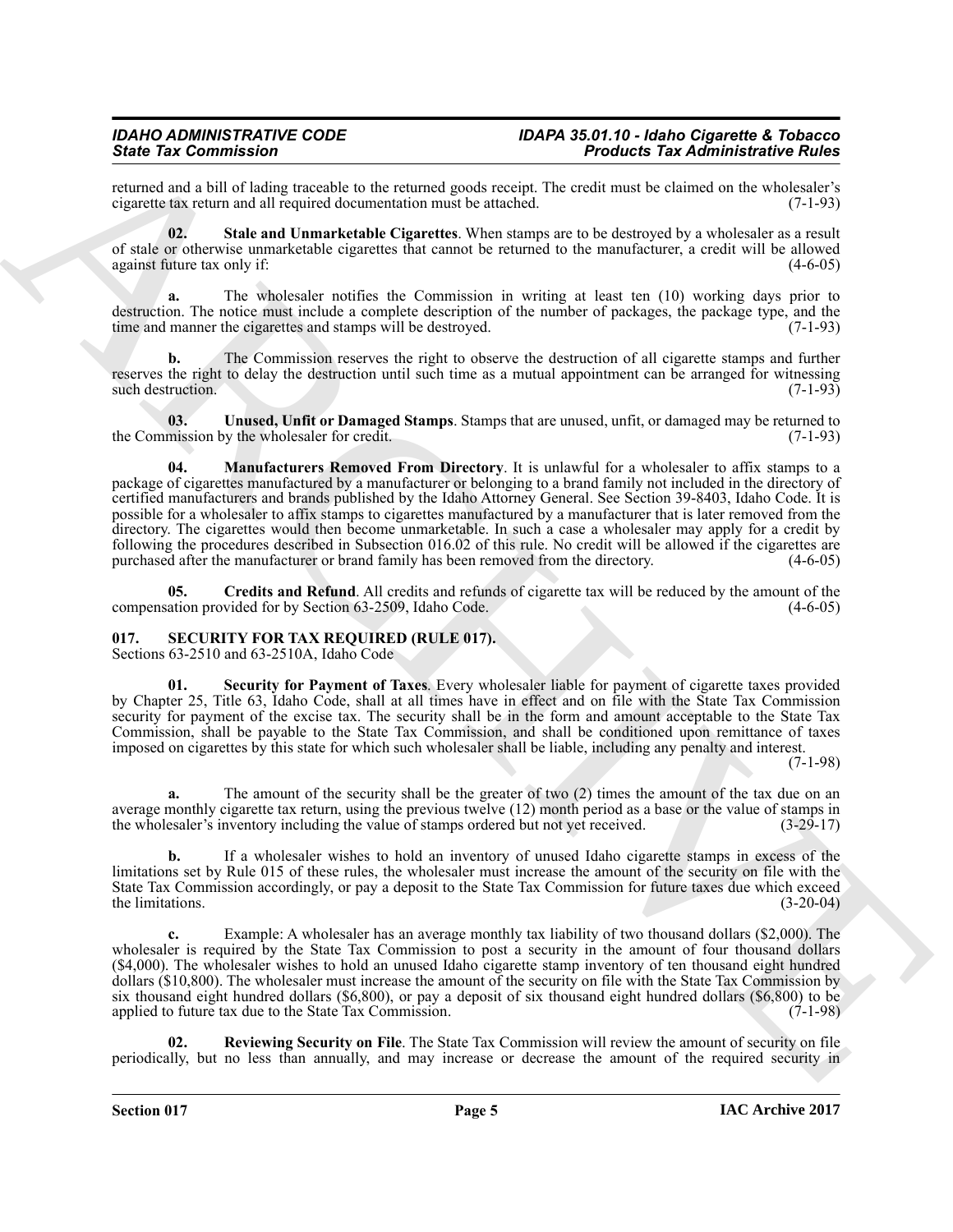#### *IDAHO ADMINISTRATIVE CODE IDAPA 35.01.10 - Idaho Cigarette & Tobacco State Tax Commission Products Tax Administrative Rules*

<span id="page-5-0"></span>accordance with the increase or decrease of the wholesaler's average monthly tax liability. (7-1-98)

**03.** New Wholesaler Application. When a new wholesaler applies for a cigarette wholesaler's permit, as provided by Section 63-2503, Idaho Code, the security required will be determined as follows: (7-1-93)

**a.** If a cigarette tax reporting history is available from a previous ownership of the business, the new wholesaler shall furnish security based on the most recent twelve (12) month history of the prior ownership. (7-1-93)

**b.** If there is no cigarette tax reporting history available from a previous ownership of the business, the new wholesaler shall furnish security in the amount of an estimated two (2) month tax liability of the new business, or the value of stamps in the wholesaler's inventory including the value of stamps ordered but not yet received, whichever is greater. The estimate shall be prepared by the new wholesaler and shall be subject to review and approval by the State Tax Commission. (3-29-17) approval by the State Tax Commission.

<span id="page-5-2"></span>**04. Types of Security**. A person required to post security may, instead of posting a surety bond, deposit with the State Tax Commission any of the following alternatives equivalent to the amount of the bond required.

 $(4-4-13)$ 

**a.** Lawful money of the United States. Cash bonds must be submitted as a cashier's check, money order, or other certified funds which are payable to the "Idaho State Tax Commission." A cash bond will not accrue interest. The State Tax Commission will cash the funds and hold the money for the duration the taxpayer holds a permit.  $(4-4-13)$ 

**b.** Letters of credit. Irrevocable letters of credit, not exceeding the federally insured amount, issued by a financial institution doing business in Idaho and federally insured, made to the benefit of the "Idaho State Tax Commission." The terms of the letter of credit must allow the State Tax Commission to make demand directly against the issuer of the letter of credit for any taxes, penalties, and interest due and unpaid, upon which the taxpayer's rights to appeal have expired, and for which the letter of credit was submitted to secure. (4-4-13) to appeal have expired, and for which the letter of credit was submitted to secure.

i. The letter must include the name of the issuing institution, taxpayer's name, effective date, expiration date and place, dollar amount covered, terms of the letter, letter number, and authorized signature.

 $(4-4-13)$ 

**c.** Time Certificates of Deposit (CD). Automatically renewable time certificates of deposit, not exceeding the federally insured amount, issued by a financial institution doing business in Idaho and federally insured, made in the name of the depositor, payable to the "Idaho State Tax Commission," and containing the provisions that interest earned shall be payable to the depositor. The State Tax Commission will hold the CD. If the financial institution holds the actual CD or does not issue a certificate, a verification form is required by the State Tax Commission confirming the CD. The form may be obtained from the State Tax Commission. (4-4-13)

Since Tax distinctions of the state of the state of the state of the state of the state of the state of the state of the state of the state of the state of the state of the state of the state of the state of the state of **d.** Joint Savings Account. Joint savings accounts, not exceeding the federally insured amount, at a financial institution doing business in Idaho and federally insured. The joint savings account should be issued in the name of the taxpayer and the "Idaho State Tax Commission." Evidence of the insured account must be delivered to the State Tax Commission. The taxpayer will be notified by the State Tax Commission of any increases in bonding when it becomes necessary. The taxpayer may send a check to cover the difference which will be deposited in the joint savings account. The interest accrued on the account is the taxpayer's. The terms of the joint savings account agreement must include the following:

<span id="page-5-1"></span>i. No Automatic Teller Machine (ATM) card may be issued to the account; and (4-4-13)

ii. Withdrawals require both signatures of the parties of the joint account or the signature of the Idaho State Tax Commission alone. (4-4-13)

**05. Taxpayer Petition for Release from Security Requirements**. A security shall be required in all instances unless the State Tax Commission, upon petition by the taxpayer, determines that a security is not required.  $(7-1-98)$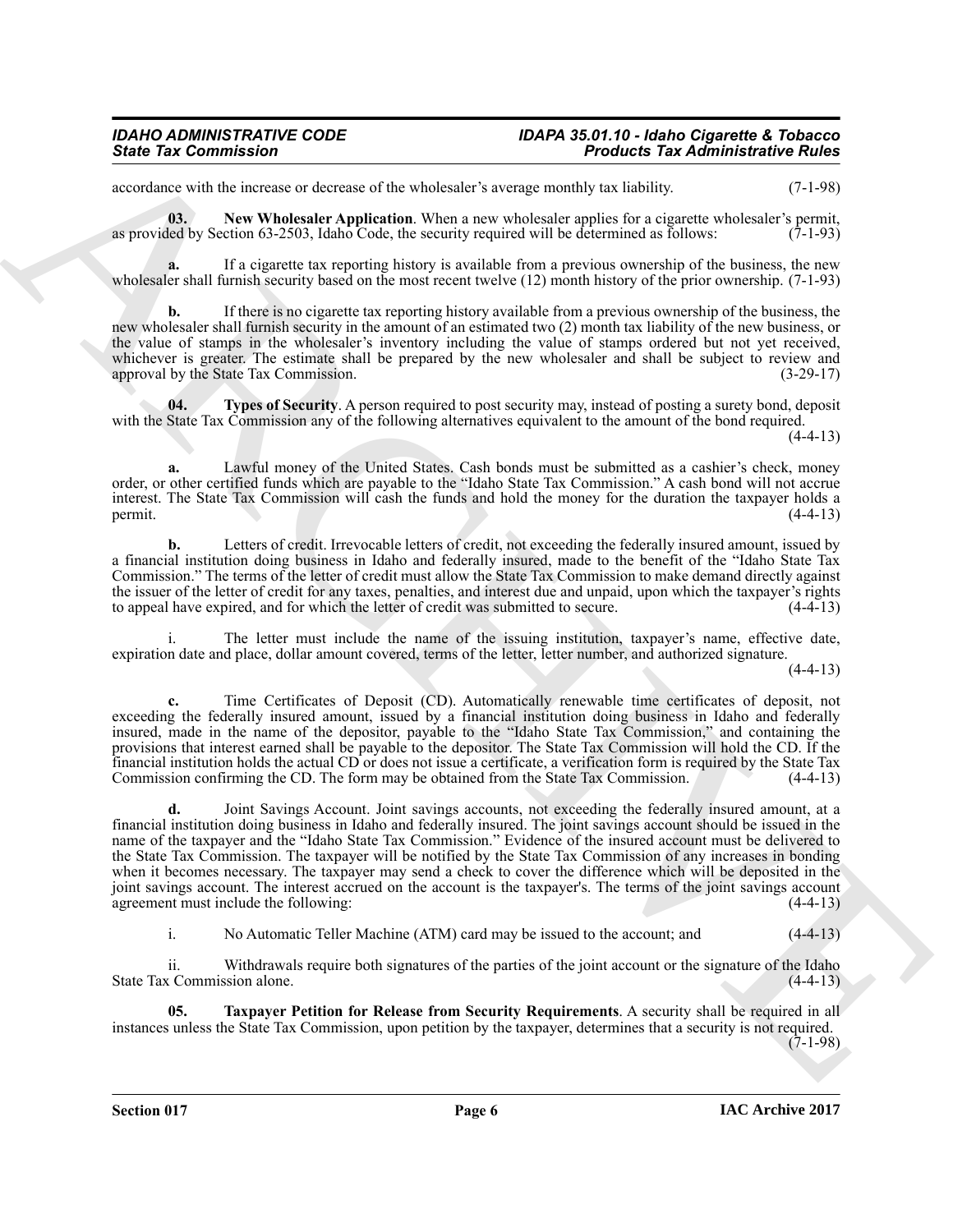#### *IDAHO ADMINISTRATIVE CODE IDAPA 35.01.10 - Idaho Cigarette & Tobacco State Tax Commission Products Tax Administrative Rules*

**a.** The following conditions must be met before the State Tax Commission will release a taxpayer from the posting of a security: The taxpayer has filed all cigarette tax returns including supplemental schedules on a timely basis for a period of not less than twelve (12) months, and the taxpayer has paid all cigarette tax due on a timely basis for a period of not less than twelve (12) months. (7-1-98)

**b.** Upon written petition from the taxpayer, the State Tax Commission will review the filing record of the taxpayer and, if determined necessary, examine his books and records within sixty (60) days. The State Tax Commission will advise the taxpayer of its determination no later than ninety (90) days from the date of receipt of the taxpayer's petition. (7-1-98)

**c.** If a petition for release of security is denied, notice shall be mailed to the taxpayer by certified mail. The notice shall include the reasons for the State Tax Commission's determination. If the taxpayer wishes to seek a redetermination of the decision, he must file a petition for redetermination in the manner set forth in Section 63-3045, Idaho Code. The petition for redetermination must be filed no later than thirty (30) days from the date on which the notice of determination is mailed to or served upon the claimant. (7-1-98)

<span id="page-6-6"></span>**06. Failure to File Timely After Release from Security**. If a taxpayer has been released from security requirements and fails to file a cigarette tax return or fails to pay the cigarette tax due by the due date specified in Chapter 25, Title 63, Idaho Code, the State Tax Commission may immediately make demand for the tax return or payment, and demand that a security be posted.

**a.** The demand shall be in writing and shall be personally served on the taxpayer or mailed to him by mail. (7-1-93) certified mail.

**b.** If the taxpayer wishes to petition for redetermination of the demand, he must do so in writing in (10) days of the date upon which the demand is mailed to or served on him. (7-1-93) within ten  $(10)$  days of the date upon which the demand is mailed to or served on him.

**c.** Failure to file a petition for redetermination will cause the demand to become final and a jeopardy assessment will be issued. Immediate collection actions shall be taken which may include seizing all Idaho cigarette stamps held by the taxpayer, filing liens of record, seizing all cigarettes held in the inventory of the taxpayer, revoking the taxpayer's cigarette permit, or notifying the manufacturers of the cigarettes held in the taxpayer's inventory of all actions taken.

#### <span id="page-6-1"></span><span id="page-6-0"></span>**018. CIGARETTE TAX RETURN (RULE 018).**

<span id="page-6-2"></span>**01. Cigarette Tax Return**. All cigarette wholesalers required to affix Idaho stamps to cigarettes, or who make sales to U.S. military or Indians on reservations, or who have a stamping warehouse or business located within this state and sell cigarettes in interstate commerce are required to file an Idaho cigarette tax return. (7-1-93)

<span id="page-6-4"></span>**02. Filing Returns**. The return shall be in a form prescribed by the Commission and shall be filed on a monthly basis.

<span id="page-6-5"></span><span id="page-6-3"></span>**03. Due Date**. The return will be filed by the wholesaler on or before the twentieth day of the month immediately following the month to which the return applies. If the twentieth day falls on a Saturday, Sunday, or legal holiday, the return shall be due on the next following day which is not a Saturday, Sunday, or legal holiday. The return must account for and tax must be paid on all cigarette stamps affixed during the month to which the return applies.

(4-11-06)

Since Tax Commutation the interest of the temperature and the since Tax Commutation Commutation of the since the since the since the since the since the since the since the since the since the since the since the since th **04. Requirements of a Valid Return**. A tax return or other documents required to be filed in accordance with Section 63-2510, Idaho Code, and this rule must meet the conditions prescribed below. Those which fail to meet these requirements are invalid. They may be rejected and returned to the taxpayer to be redone in accordance with these requirements and refiled. A taxpayer who does not file a valid return will be considered to have filed no return. A taxpayer's failure to properly file in a timely manner may cause certain penalties to be imposed by Sections 63-3030A, 63-3046, and 63-3075, Idaho Code, and rules thereunder. (7-1-93) Sections  $63-3030A$ ,  $63-3046$ , and  $63-3075$ , Idaho Code, and rules thereunder.

**a.** All cigarette tax return forms must be completed and copies of all pertinent supporting schedules or computations must be attached. The results of supporting computations must be carried forward to applicable lines on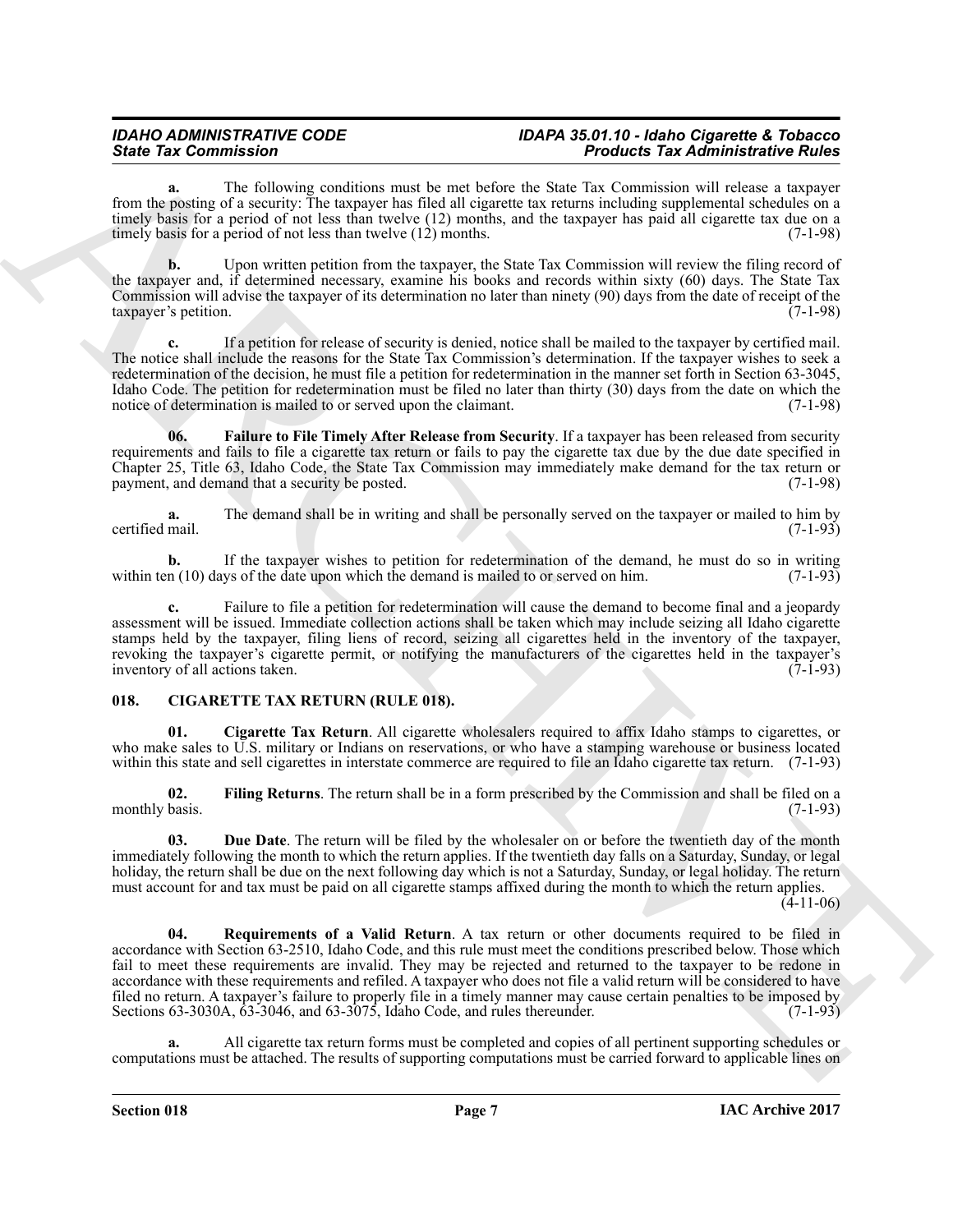#### *IDAHO ADMINISTRATIVE CODE IDAPA 35.01.10 - Idaho Cigarette & Tobacco State Tax Commission Products Tax Administrative Rules*

the cigarette tax return form. (7-1-93)

**b.** All cigarette tax returns or other documents filed by the taxpayer must include his cigarette wholesaler's permit number and Federal Taxpayer Identification Number in the space provided. (7-1-93)

**c.** A cigarette return that does not provide sufficient information to compute a tax liability does not e a valid cigarette tax return. constitute a valid cigarette tax return.

**d.** Perfect accuracy is not a requirement of a valid return, even though each of the following conditions is required: it must be on the proper form, as prescribed by the Commission; it must contain a computation of the tax liability and sufficient supporting information to demonstrate how that result was reached; and it must show an honest and genuine effort to satisfy the requirement of the law. (7-1-93)

<span id="page-7-1"></span>**Failure to File a Return**. Any wholesaler required to file a return who fails to file such return shall be in violation of this regulation and shall be required to appear before the Commission to show cause as to why his permit should not be revoked. See Section 63-2503, Idaho Code. (7-1-93) permit should not be revoked. See Section 63-2503, Idaho Code.

<span id="page-7-2"></span>**06. Implementation of Tobacco Master Settlement Agreement**. Chapter 78, Title 39, Idaho Code, enacted as part of the settlement agreement with several cigarette manufacturers requires nonparticipating manufacturers to place certain funds in escrow accounts. The State Tax Commission is required to ascertain the amount of state excise tax paid on cigarettes manufactured by manufacturers that are not participating in the Master Settlement Agreement. Therefore, as part of the cigarette tax return, cigarette wholesalers must report separately the number of Idaho cigarette stamps affixed to products manufactured by manufacturers that are not participating in the Master Settlement Agreement. (4-5-00) Master Settlement Agreement.

<span id="page-7-3"></span>**07. Wholesale Sales of Stamped Cigarettes**. Every distributor who imports unstamped cigarettes into this state must file a return, however; a cigarette distributor who buys only stamped cigarettes for resale is not required to file a return. (4-11-06)

#### <span id="page-7-7"></span><span id="page-7-4"></span><span id="page-7-0"></span>**019. TOBACCO MANUFACTURERS AND DISTRIBUTORS (RULE 019).**

Since Tax Commission<br>
In contrast the commission contrast in the state of the state of the state of the state of the state of the state of the state of the state of the state of the state of the state of the state of the **01. Shipments to Retailers/Distributors**. In the case where a person who is not a registered Idaho tobacco dealer ships tobacco products to a person who is both a retailer, as defined in Section 63-2551(5), Idaho Code, and a distributor, as defined in Section 63-2551(3)(b), Idaho Code, and Rule 010 of these rules, the shipper will be considered a manufacturer for purposes of all shipments of products intended for blending and/or repackaging and the receiver will be primarily liable for the tax. In the case where shipments are made to a person who is both a retailer and a distributor and products are prepackaged for retail sale, the shipper will be considered a distributor, Section 63-2551(3)(c), Idaho Code, and held primarily liable for the tax. (3-30-07) Section  $63-2551(3)(c)$ , Idaho Code, and held primarily liable for the tax.

<span id="page-7-6"></span>**02. Nontaxed Tobacco Purchases from Outside the State**. Any person purchasing tobacco products from without this state and making any type of sale, as defined in Section 63-2551(6), Idaho Code, will be deemed to be the distributor and held liable for the unpaid tax on said tobacco products not otherwise taxed. (7-1-93)

<span id="page-7-5"></span>**03. Determining Wholesale Sales Price**. Any time a distributor makes a purchase of tobacco products from a manufacturer or any person upon which the tax has not been paid, and the documents pertaining to that purchase do not clearly indicate the wholesale sales price, as defined by Section 63-2551(7), Idaho Code, wholesale sales price will be determined to be the purchase price of that product, or the wholesale sales price of that same or a like product in the course of normal commerce whichever is greater. It is the responsibility of the distributor to provide the accuracy of the wholesale sales price of any product it may be held liable for. (3-20-14)

**a.** Separately Stated Nontaxable Charges. Separately stated nontaxable charges for shipping, handling, transportation, and delivery may not be used to avoid tax on the wholesale sales price of tobacco products. If the allocation of the wholesale sales price is unreasonable, the Idaho State Tax Commission may adjust it.

(3-20-14)

**b.** An out-of-state distributor with nexus in the state of Idaho must use the same method in determining "wholesale sales price" as other distributors that distribute tobacco products in Idaho. If an out-of-state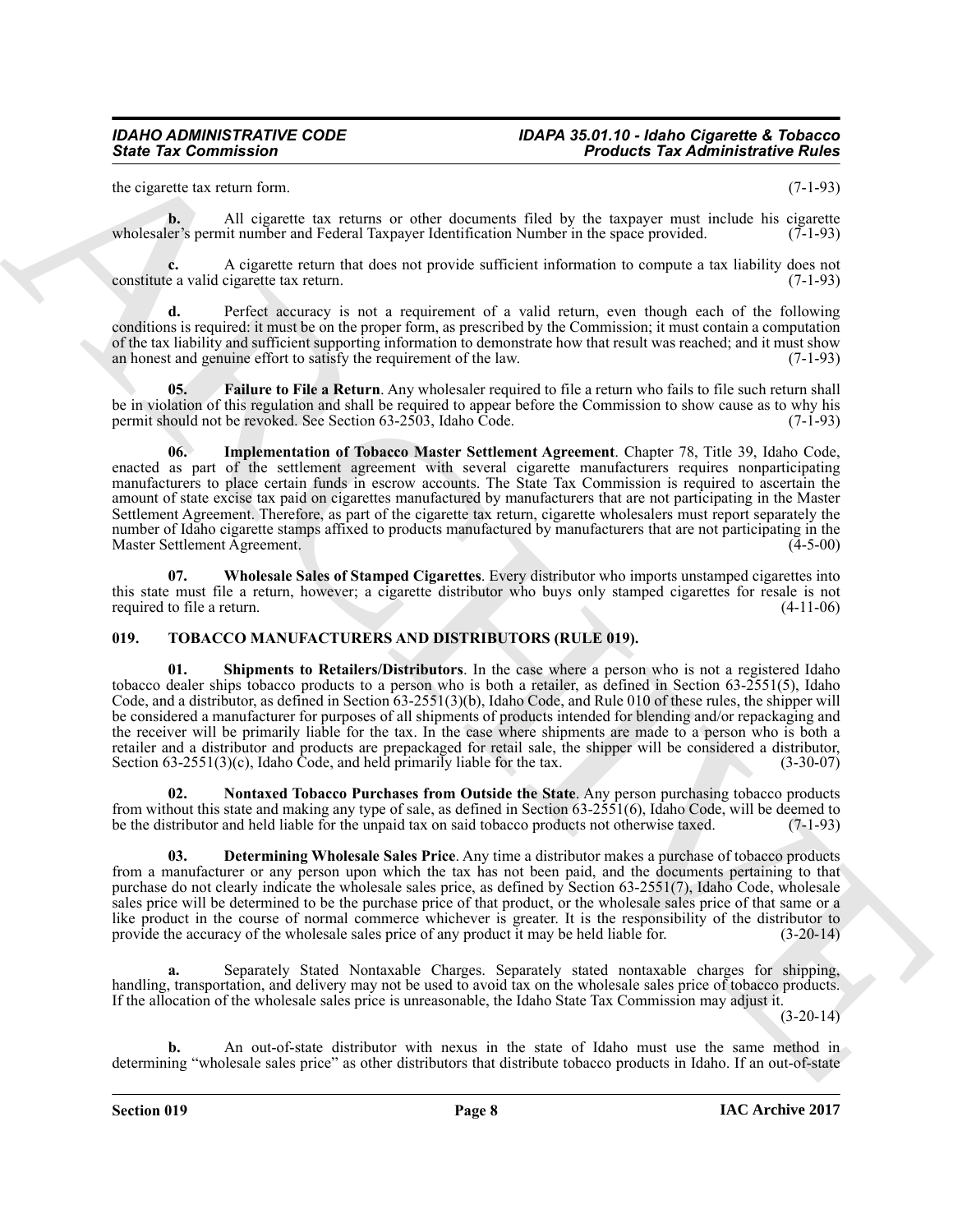#### *IDAHO ADMINISTRATIVE CODE IDAPA 35.01.10 - Idaho Cigarette & Tobacco* **Products Tax Administrative Rules**

distributor without nexus in Idaho applies for and receives a tobacco tax permit voluntarily, that distributor must also use the same method in determining "wholesale sales price" as other distributors that distribute tobacco products in Idaho. (3-20-14) Idaho. (3-20-14)

i. Example 1. An out-of-state tobacco manufacturer manufactures tobacco and acts as its own distributor. The manufacturer distributes its products to Idaho distributors, retailers, and end users. In this case, the manufacturer is acting as both manufacturer and distributor. The wholesale sales price shall be the price at which it sells to the Idaho distributor, retailer or end user. (3-20-14)

Since Tax Commission in Malaca and the same state and the same state Tax Administrative Risk and the same state and the same state and the same state and the same state and the same state and the same state and the same s Example 2: An out-of-state importer (Company X) purchases tobacco products. Company X sells its product to its sister company (Company Y) which then acts as the distributor. The dollar amount for which Company X sells its product to Company Y is not disclosed. Company Y then ships the product into Idaho to Idaho distributors and retailers. In this case, the purchase price from the manufacturer to Company X is unknown. Additionally, there are no records provided to show the sales price between Company X and Company Y. There are records showing the price between Company Y and the Idaho distributors and retailers. Under this subsection, where the wholesale sales price is unknown, the wholesale sales price will be the greater of the purchase price of that product or the wholesale sales price of that same or a like product in the course of normal commerce. The "purchase price of the product" is the price the Idaho distributor or retailer actually paid Company Y to purchase the product. The wholesale sales price of the same or similar product in the normal course of commerce could be interpreted as the price a manufacturer would sell the same or similar product to a distributor. (3-20-14)

iii. Example 3: An out-of-state distributor buys tobacco products from a manufacturer that is not a related party as defined in IRC Section 267. The distributor ships its products to Idaho distributors and retailers. If the wholesale sales price (the price paid by the distributor to the manufacturer for the product) is known, then that is the wholesale sales price. If the distributor does not know the wholesale sales price paid to the manufacturer, then this subsection requires the wholesale sales price to be the price paid by the Idaho distributors and retailers for the product OR the wholesale sales price of the same or similar products, whichever is greater. (3-20-14) OR the wholesale sales price of the same or similar products, whichever is greater.

#### <span id="page-8-2"></span><span id="page-8-0"></span>**020. TOBACCO TAX RETURN (RULE 020).**

<span id="page-8-5"></span>**01. Tobacco Tax Return**. All tobacco distributors who make wholesale purchases are required to file a tobacco products tax return.

<span id="page-8-4"></span>**02. Timing of Filing Return**. The return shall be in a form prescribed by the Commission and shall be filed on a monthly basis.

<span id="page-8-1"></span>**03. Due Date of Return**. The return will be filed by the distributor on or before the twentieth (20th) day of the month immediately following the month to which the return applies. If the twentieth (20th) day falls on a Saturday, Sunday, or legal holiday, the return shall be due on the next following day which is not a Saturday, Sunday, or a legal holiday.

<span id="page-8-3"></span>**04. Requirements of a Valid Return**. A tax return or other document required to be filed in accordance with Section 63-2552, Idaho Code, and these rules must meet the conditions prescribed below. Those which fail to meet these requirements are invalid. They may be rejected and returned to the taxpayer to be redone in accordance with these requirements and refiled. A taxpayer who does not file a valid return will be considered to have filed no return. A taxpayer's failure to properly file in a timely manner may cause certain penalties to be imposed by Section 63-3046 and 63-3075. Idaho Code, and related rules. (7-1-93) Section  $63-3046$  and  $63-3075$ , Idaho Code, and related rules.

**a.** The tobacco products tax return form must be completed and copies of all pertinent supporting documentation must be attached. The results of supporting documentation must be carried forward to applicable lines<br>on the tobacco products return form. (7-1-93) on the tobacco products return form.

**b.** All tobacco products tax returns or other documents filed by the taxpayer must include his tobacco tax permit number and Federal Taxpayer Identification Number in the space provided. (7-1-93) products tax permit number and Federal Taxpayer Identification Number in the space provided.

A tobacco products tax return that does not provide sufficient information to compute a tax liability e a valid return. does not constitute a valid return.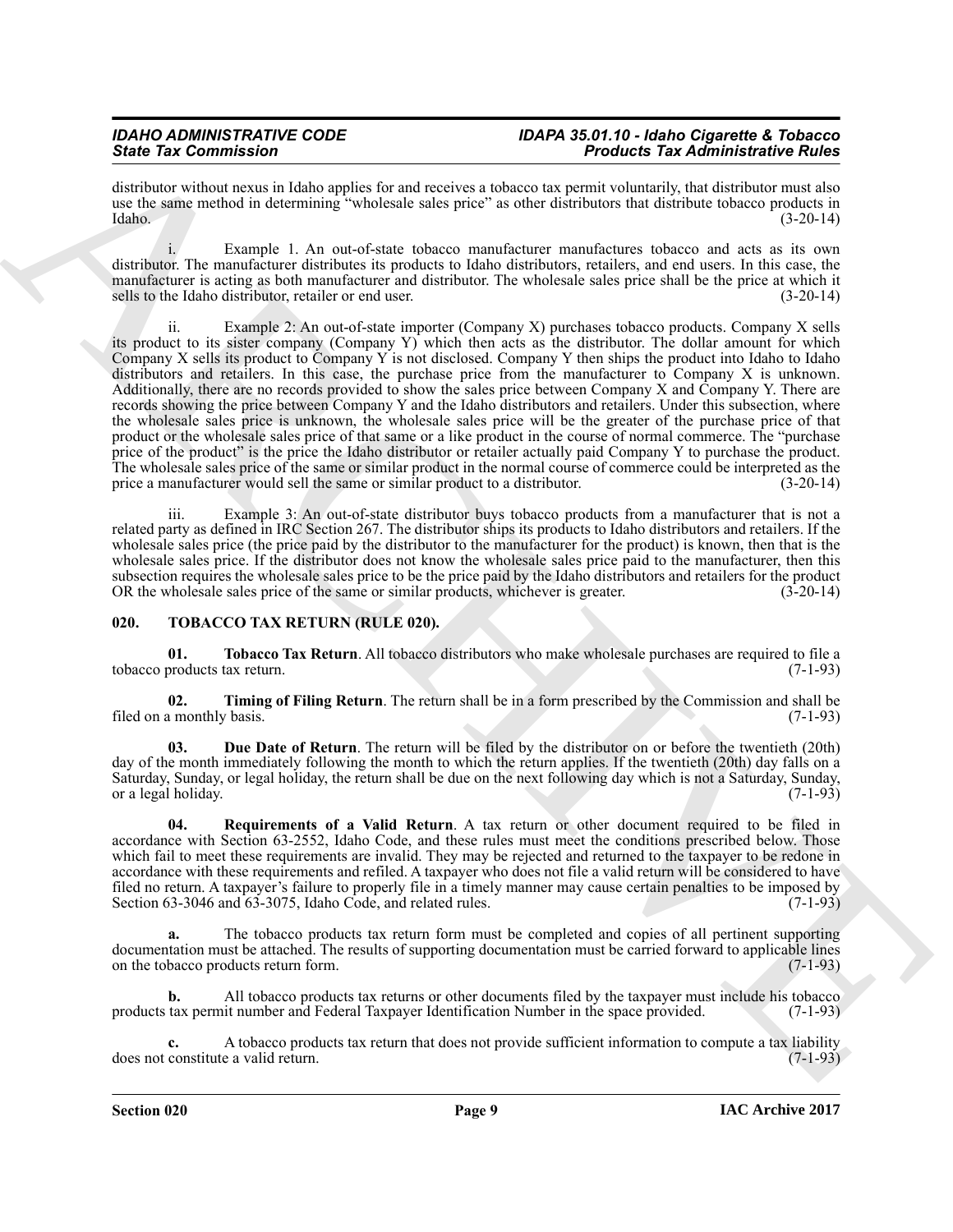**d.** Perfect accuracy is not a requirement of a valid return, even though each of the following conditions is required it must be on the proper form, as prescribed by the Commission; it must contain a computation of the tax liability and sufficient supporting information to demonstrate how that result was reached; and it must show an honest and genuine effort to satisfy the requirement of the law. (7-1-93)

### <span id="page-9-8"></span><span id="page-9-0"></span>**021. SALES TO OTHER IDAHO DISTRIBUTORS (RULE 021).**

<span id="page-9-10"></span>**Sales for Eventual Resale**. When a registered Idaho tobacco products distributor sells tobacco products other than cigarettes to other tobacco products distributors located within this state the duty to pay the tax is<br>on the distributor who first causes the tobacco products to be shipped to Idaho. (3-30-07) on the distributor who first causes the tobacco products to be shipped to Idaho.

<span id="page-9-9"></span>**02. First Receiver**. The first receiver, the tobacco products distributor who first causes the tobacco products to be shipped to Idaho will report the tax on his tobacco products tax return for the month in which the sales occur. The sales invoice to the second receiver must clearly indicate that the first receiver has paid the tax. (4-11-06)

<span id="page-9-11"></span>**03.** Subsequent Receiver. Any subsequent receiver will not be required to pay the tax as long as he s records showing that the first receiver has paid the tax. (3-30-07) maintains records showing that the first receiver has paid the tax.

### <span id="page-9-2"></span><span id="page-9-1"></span>**022. EXEMPTIONS (RULE 022).**

**01.** Credit for Taxes Paid. Tobacco distributors may claim a credit for taxes paid on tobacco products in cigarettes that are: (7-1-93) other than cigarettes that are:

<span id="page-9-3"></span>**a.** Sold and delivered to retailers or distributors at locations outside the state of Idaho; (5-8-09)

**b.** Sold and delivered to the United States Government on U.S. Military reservations located within (7-1-93) Idaho; (7-1-93)

**c.** Sold and delivered to a purchaser within the boundaries of an Idaho Indian reservation when the purchaser is an enrolled member of an Idaho Indian tribe; a business enterprise wholly owned and operated by an enrolled member or members of an Idaho Indian tribe; or a business enterprise wholly owned and operated by an Idaho Indian tribe. (7-1-93) Idaho Indian tribe.

Since Tax Commission<br>
Control in Victor Actual State and a requirement of a valid reduction of a since when the system of the since the system of the since the system of the since the system of the since the system of the **02. Documentation**. Distributors must maintain adequate records to show the validity of credits claimed under this subsection, including delivery records and invoices. If the distributor is selling to an enrolled member of an Indian tribe he should keep a copy of the purchaser's tribal identification card in his files. If he is selling to a tribally owned entity, he should keep a certificate of tribal ownership or some other form of clear and convincing evidence that the purchaser is a business wholly owned and operated by an Idaho Indian tribe. (4-2-08)

<span id="page-9-5"></span><span id="page-9-4"></span>**03. Indian Reservations**. Indian reservation means lands which are: (7-1-93)

**a.** Indian lands federally declared to be reservations because they are reserved for Indian tribes by treaty between Indian tribes and any territorial governments, state government, or the United States Government; established by acts of the United States Congress; established by formal decision of the Executive Branch of the United States; or

**b.** Held by an Idaho Indian tribe not holding lands which meet the definition of Subsection 022.03.a., above, and are tribal lands held in trust by the United States for the use and benefit of such tribe.

<span id="page-9-6"></span>**04. Non-Indian Enterprises**. Tobacco distributors may not claim a credit for taxes paid on tobacco products sold to non-Indian enterprises or persons located within the boundaries of an Idaho Indian reservation.

(7-1-93)

<span id="page-9-7"></span>**05. Non-Indian Retailers**. Non-Indian retailers located within the boundaries of an Idaho Indian on may not sell tobacco products upon which tobacco products tax has not been paid. (7-1-93) reservation may not sell tobacco products upon which tobacco products tax has not been paid.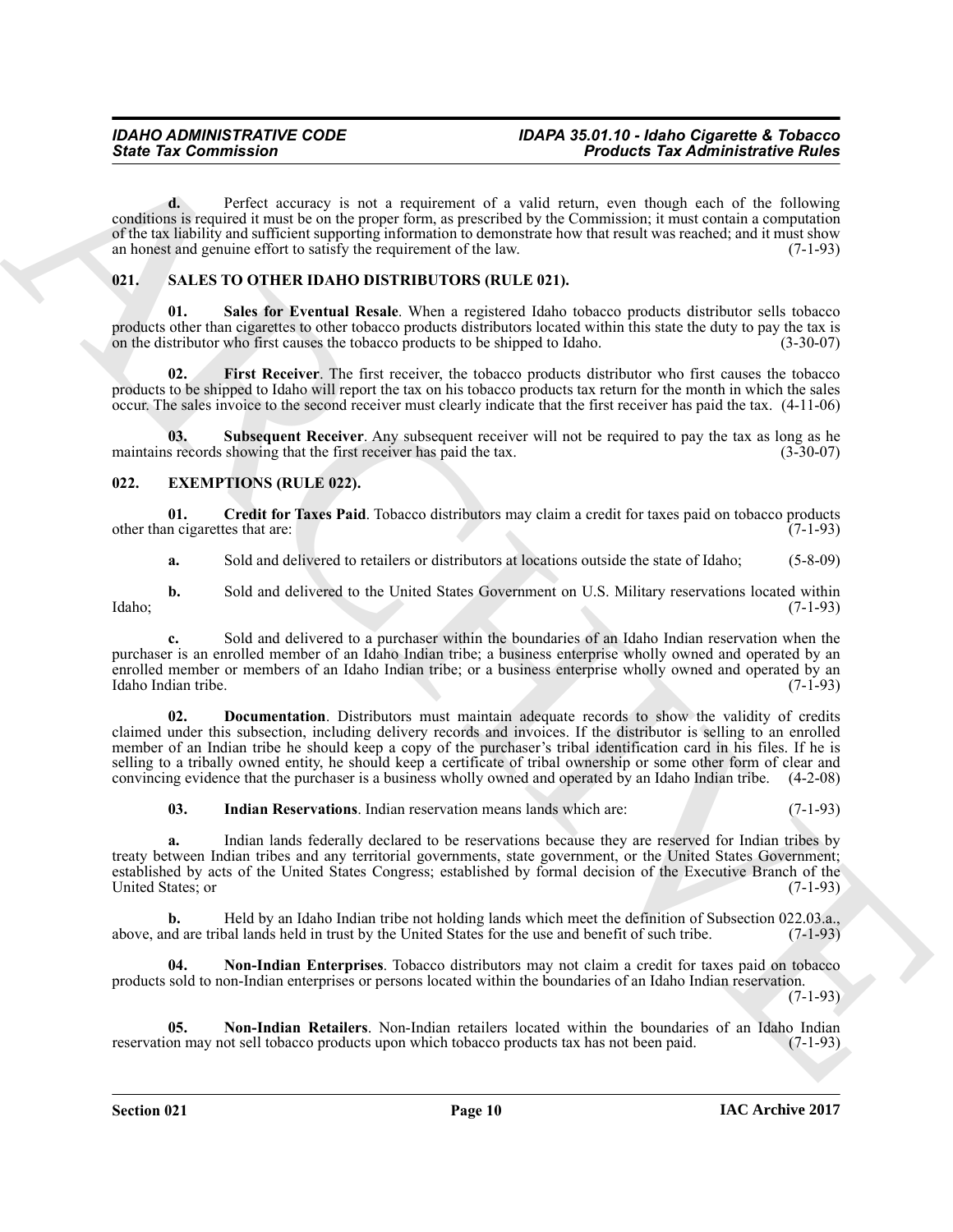#### <span id="page-10-6"></span><span id="page-10-0"></span>**023. CREDIT FOR RETURNED TOBACCO PRODUCTS (RULE 023).**

**01. Credit Allowed**. When tobacco products have been returned to the manufacturer, credit will be allowed against future tax only if: (7-1-93)

<span id="page-10-8"></span><span id="page-10-7"></span>**a.** The distributor has an itemized credit memorandum or credit invoice from the manufacturer; and (7-1-93)

**b.** The distributor has a bill of lading or manufacturer's credit receipt which can be traced to the credit memorandum and which verifies the amount shipped to the manufacturer. (7-1-93)

Since Tax Commission<br>
17. CAND I POPA REPORT OF THE MANUAL CONTINUES IN A SIMULATION CONTINUES IN A SIMULATION CONTINUES IN A SIMULATION CONTINUES IN A SIMULATION CONTINUES IN A SIMULATION OF THE CONTINUES IN A SIMUlATION **02. Notice of Returned Tobacco Products**. The State Tax Commission reserves the right to require the distributor to notify the State Tax Commission in writing at least five (5) working days prior to shipment of any tobacco products returned to the manufacturer. If required, the notice must include a complete description of the item returned, the quantity to be returned, and the wholesale sales price of the item, and the date items will be shipped.

 $(7-1-93)$ 

<span id="page-10-9"></span>**03. Verifying Shipments**. The State Tax Commission reserves the right to verify the shipment of all tobacco products returned to the manufacturer and further reserves the right to delay the shipment until such time as a mutual appointment can be arranged for verifying such shipment.

### <span id="page-10-3"></span><span id="page-10-1"></span>**024. CREDIT FOR DESTRUCTION OF TOBACCO PRODUCTS (RULE 024).**

<span id="page-10-4"></span>**01. Destroyed Tobacco**. When tobacco products are to be destroyed by a distributor, credit will be allowed against future tax only if: (7-1-93)

**a.** The distributor notifies the State Tax Commission in writing at least ten (10) working days prior to destruction. The notice must include a complete description of the items to be destroyed, the quantity of each item, the wholesale sales price of each item and the time and manner the items will be destroyed; and (7-1-93) the wholesale sales price of each item and the time and manner the items will be destroyed; and

<span id="page-10-5"></span>**b.** The distributor has a verifiable credit memorandum from the manufacturer. (7-1-93)

**02. Observing Destruction**. The State Tax Commission reserves the right to observe the destruction of all tobacco products and further reserves the right to delay the destruction until such time as a mutual appointment can be arranged for witnessing such destruction. (7-1-93) can be arranged for witnessing such destruction.

#### <span id="page-10-2"></span>**025. -- 999. (RESERVED)**